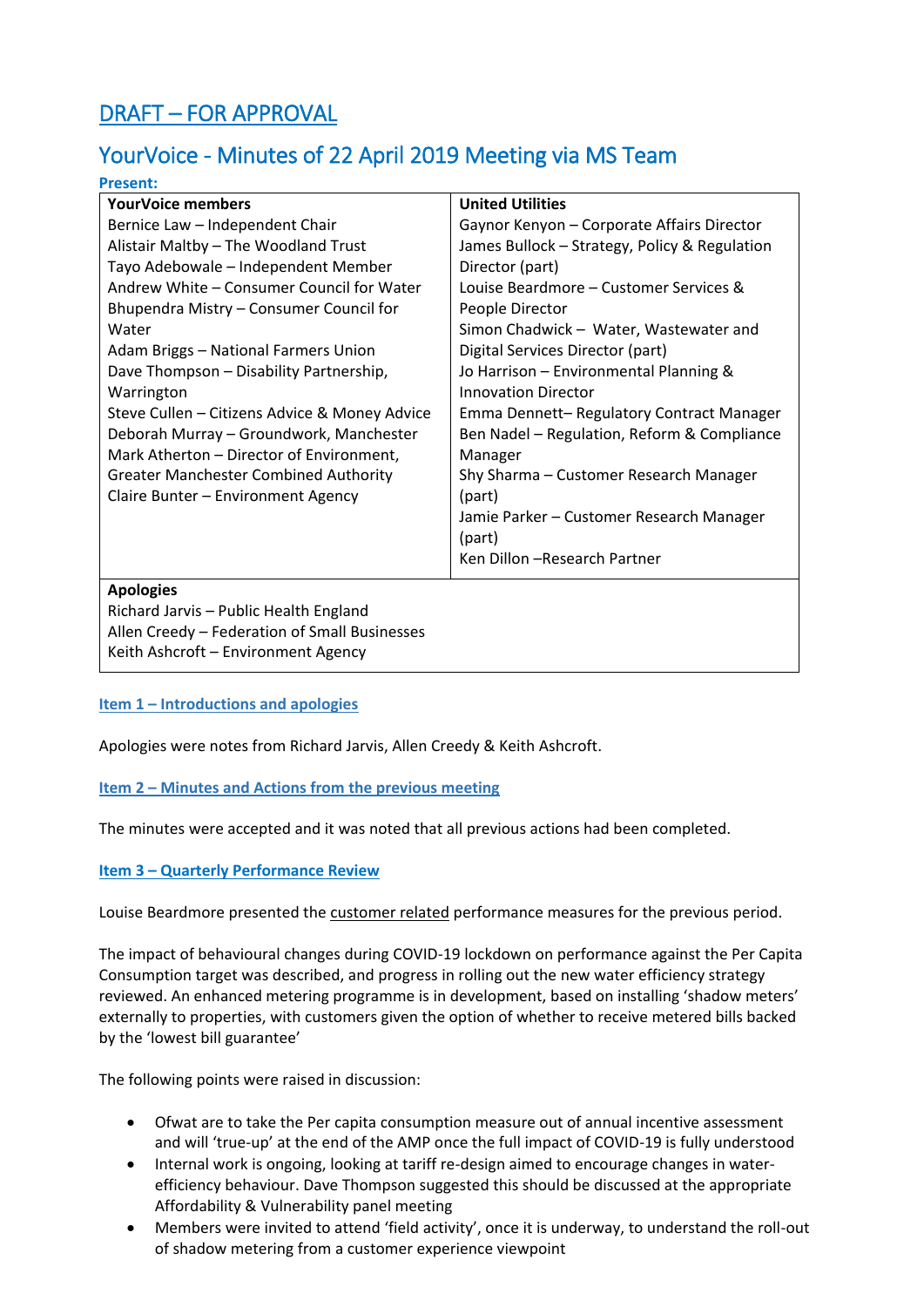Andy White drew attention to ethnographic customer research being carried out by CCW, based on installing a camera in customer's kitchens to record water use, conscious and unconscious. Andy will circulate the results once available.

## *Action – Louise Beardmore to include Tariff redesign at the next A & V meeting Action – Louise Beardmore to invite members to field events relating to shadow metering Action – Andy White to circulate the CCW 'Kitchen-sink' research once available*

Simon Chadwick presented the network and operations performance measures covering wastewater and water for the previous period.

There is continued encouraging performance against the new Leakage target, and the issues involved and action being taken to address targets showing as 'Red' (including Water Quality Compliance, Reducing Water Quality Contacts, Reducing Interruptions to Supply, Internal Flooding and Sewer Blockages) were explained.

The following points were raised in discussion:

- Members requested that in future the word 'sewer' be inserted against any flooding measure descriptions where appropriate
- The subject of Combined Sewer Overflows (CSOs) and UU action to monitor and manage CSOs was highlighted as deserving of further detailed discussion, either at the Environment and Social Value subgroup meeting or at a full meeting of the YourVoice panel
- Members commented that the environmental performance data collected by UU could be valuable to other stakeholders, such as Local Authorities who aren't able to collect such data themselves. Further discussion concerning such opportunities would be welcome

## *Action – Simon Chadwick to review measures descriptions for the next meeting Action – Jo Harrison and Alistair Maltby to set up special panel session on CSOs ASAP Action – Simon Chadwick to contact Mark Atherton to discuss data-sharing opportunities with local authorities*

## **Item 4 – YourVoice Sub-Group Reports**

Alistair Maltby highlighted the key issues discussed at the Environmental and Social Capital Sub-Group meeting held on 14 April. This included:

- Discussion about climate change adaptation;
- The Panorama documentary on Sewer Overflows; and
- A presentation on the company's new approach to Asset Health in the context of health and wellbeing, which was very well received.

Tayo Adebowale talked about the activities relating to customer engagement that YourVoice had been involved in, absent a formal subgroup meeting, over the first quarter of the year. This had included:

- Responding to OFWAT's consultation on future customer preferences;
- Attending customer focus groups on climate change, debriefing sessions on Green Recovery, Asset Health, Drainage Water Management Plan and Water Resources Management Plan customer research.
- A key and welcomed aspect observed had been the emergence of the focus on 'future bill payers' to ensure that their preferences are properly accounted for
- Other stakeholders would greatly benefit from sharing in the customer research results that UU holds and the company should consider publishing its research more widely

## *Action – Louise Beardmore to look at creating a platform for sharing customer research*